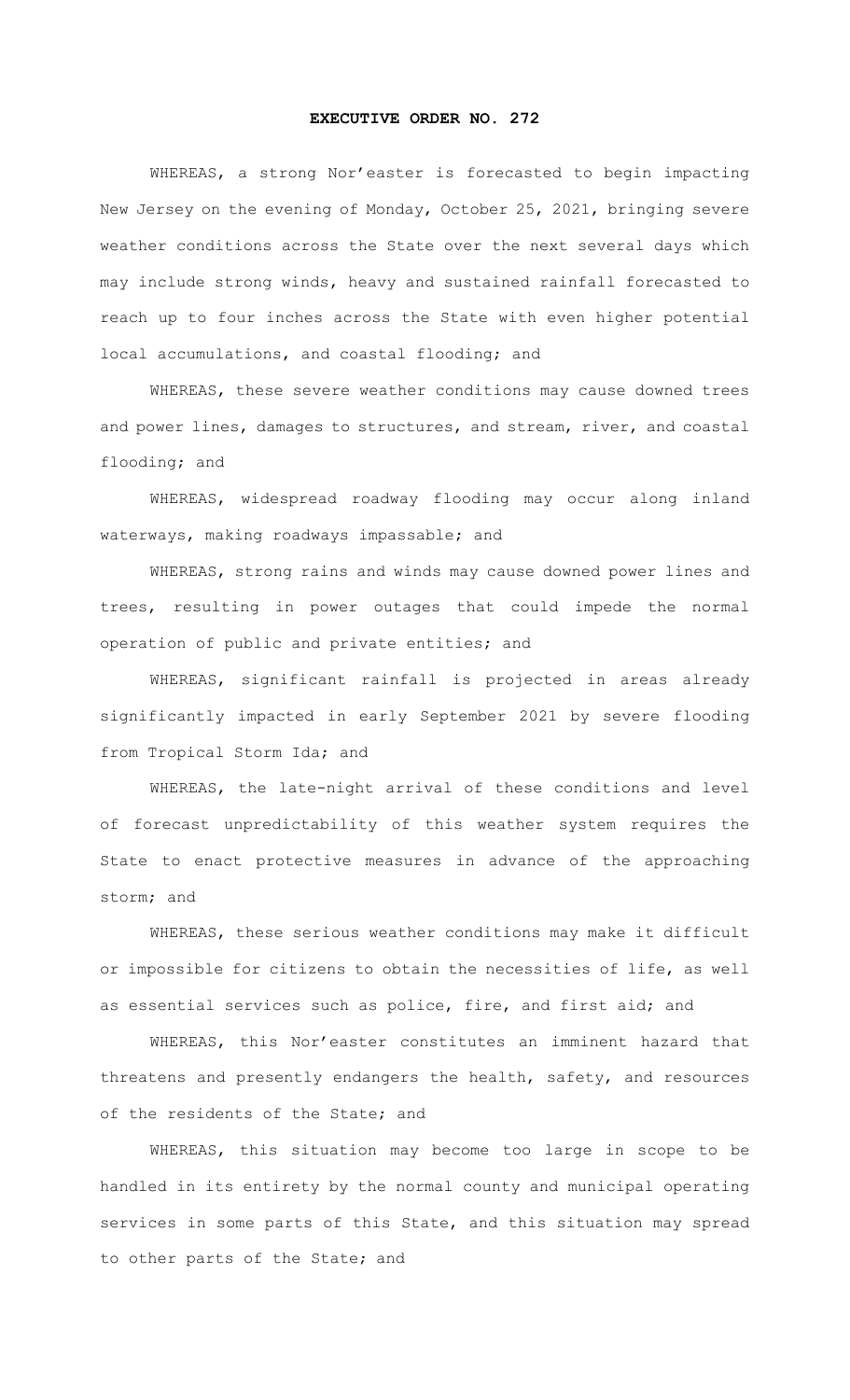WHEREAS, the Constitution and statutes of the State of New Jersey, particularly the provisions of N.J.S.A. App. A:9-33, et seq., N.J.S.A. 38A:3-6.1, N.J.S.A. 38A:2-4, and all amendments and supplements thereto, confer upon the Governor of the State of New Jersey certain emergency powers;

NOW, THEREFORE, I, PHILIP D. MURPHY, Governor of the State of New Jersey, in order to protect the health, safety, and welfare of the people of the State of New Jersey DO DECLARE and PROCLAIM that a State of Emergency exists throughout the State of New Jersey, effective at 8:00 p.m. on October 25, 2021, and I hereby ORDER and DIRECT the following:

1. I authorize and empower the State Director of Emergency Management, who is the Superintendent of State Police, to implement the State Emergency Operations Plan and to direct the activation of county and municipal emergency operations plans, as necessary, and to coordinate the recovery effort from this emergency with all governmental agencies, volunteer organizations, and the private sector.

2. I authorize and empower, in accordance with N.J.S.A. App. A:9-33, et seq., as supplemented and amended, the State Director of Emergency Management, who is the Superintendent of State Police, through the police agencies under his control, and with consideration of any Administrative Order issued by the Commissioner of the Department of Transportation (the "Commissioner"), to determine and control the direction of the flow of vehicular traffic on any State or interstate highway, municipal or county road, and any access road, including the right to detour, reroute, or divert any or all traffic and to prevent ingress or egress from any area that, in the State Director's discretion, is deemed necessary for the protection of the health, safety, and welfare of the public, and to remove parked or abandoned vehicles from such roadways as conditions warrant.

2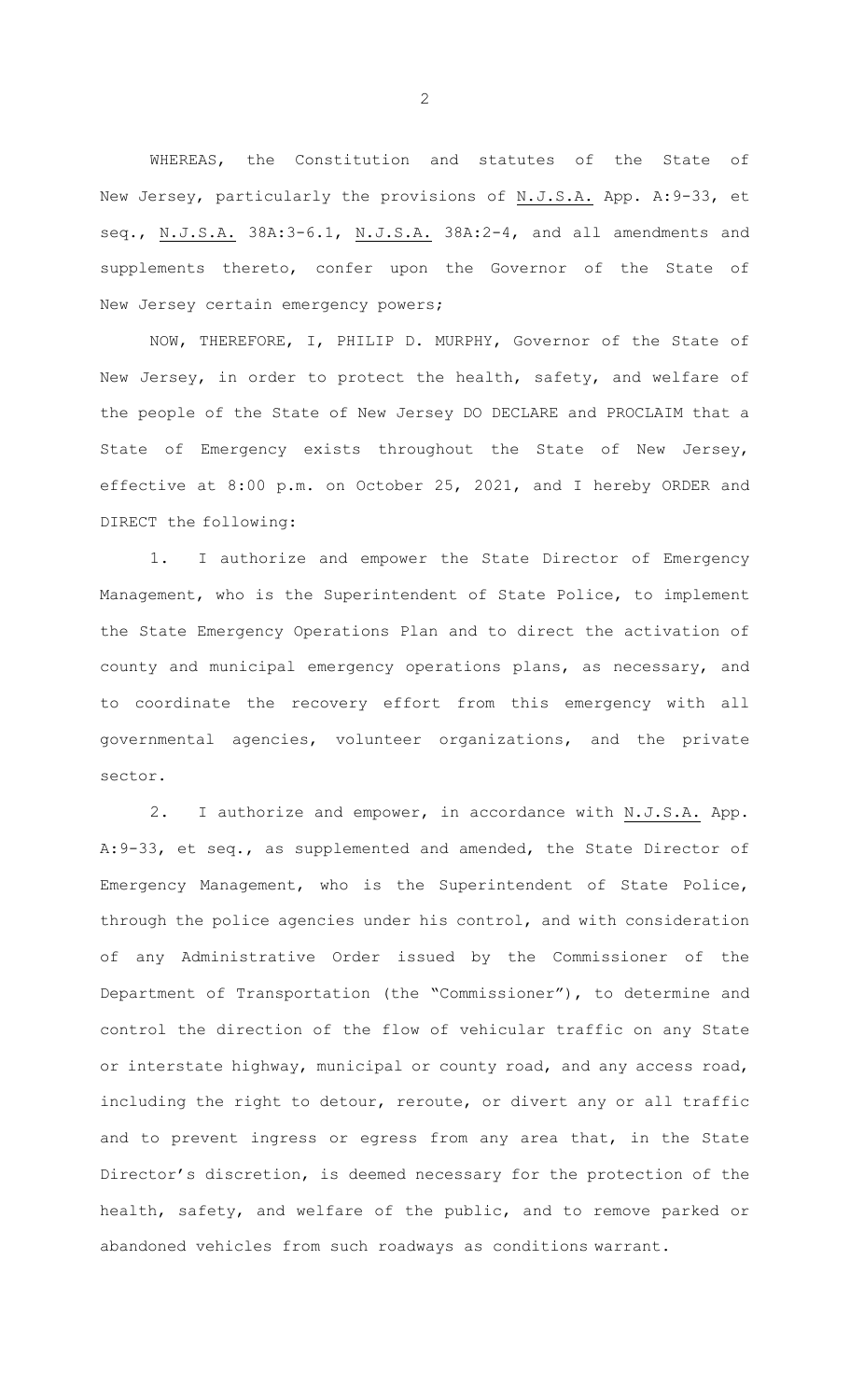3. I authorize and empower the Attorney General, pursuant to the provisions of N.J.S.A. 39:4-213, acting through the Superintendent of State Police, and with consideration of any Administrative Order issued by the Commissioner, to determine and control the direction of the flow of vehicular traffic on any State or interstate highway, municipal or county road, and any access road, including the right to detour, reroute, or divert any or all traffic, to prevent ingress or egress, and to determine the type of vehicle or vehicles to be operated on such roadways. I further authorize all law enforcement officers to enforce any such order of the Attorney General or Superintendent of State Police within their respective municipalities.

4. I authorize and empower the State Director of Emergency Management to order the evacuation of all persons, except for those emergency and governmental personnel whose presence the State Director of Emergency Management deems necessary, from any area where their continued presence would present a danger to their health, safety, or welfare because of the conditions created by this emergency.

5. I authorize and empower the State Director of Emergency Management to utilize all facilities owned, rented, operated, and maintained by the State of New Jersey to house and shelter persons who may need to be evacuated from a residence, dwelling, building, structure, or vehicle during the course of this emergency.

6. I authorize and empower the executive head of any agency or instrumentality of the State government with authority to promulgate rules to waive, suspend, or modify any existing rule, where the enforcement of which would be detrimental to the public welfare during this emergency, notwithstanding the provisions of the Administrative Procedure Act or any law to the contrary for the duration of this Order, subject to my prior approval and in consultation with the State Director of Emergency Management. Any

3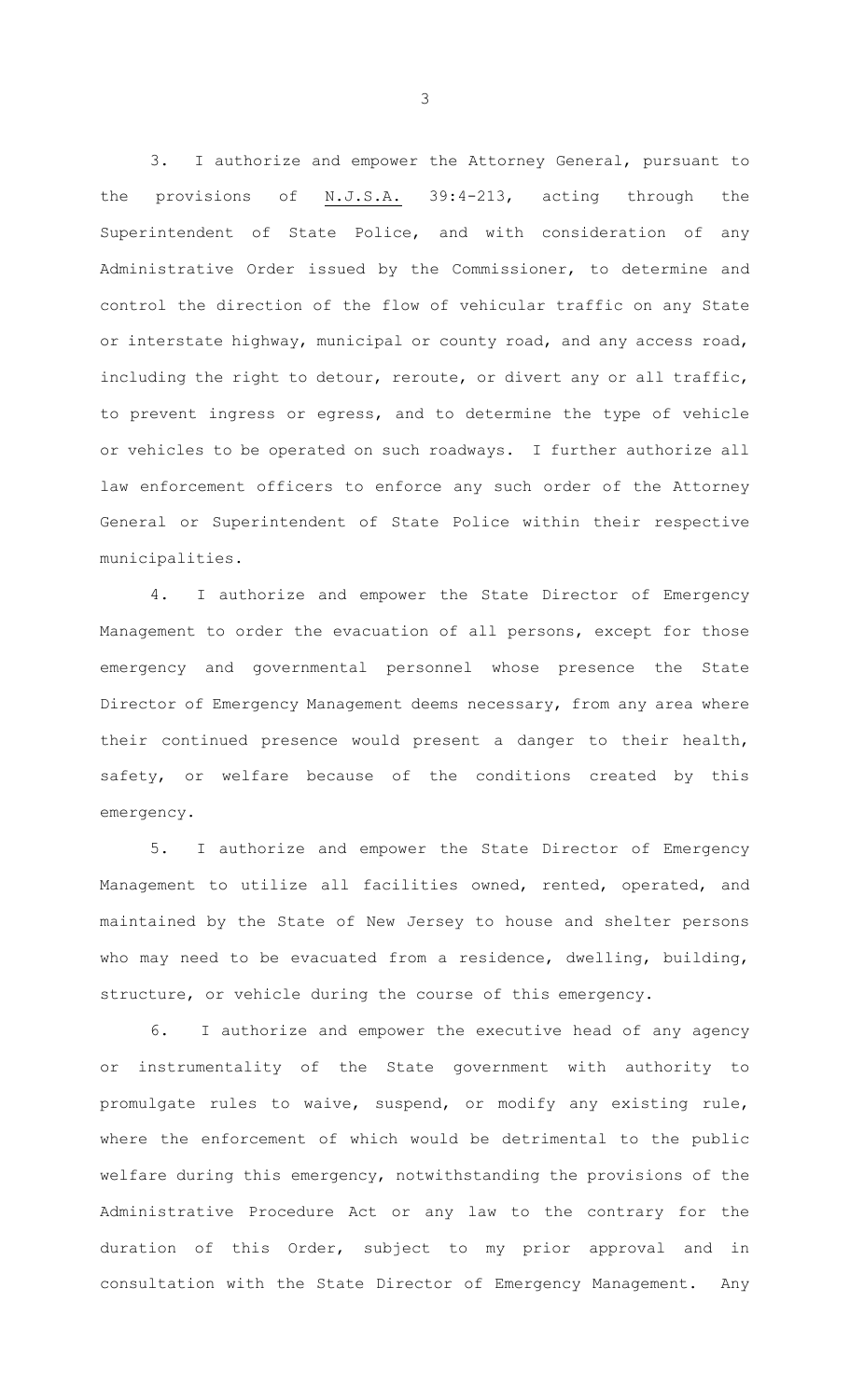such waiver, modification, or suspension shall be promulgated in accordance with N.J.S.A. App. A:9-45.

7. I authorize and empower the Adjutant General, in accordance with N.J.S.A. 38A:2-4 and N.J.S.A. 38A:3-6.1, to order to active duty such members of the New Jersey National Guard who, in the Adjutant General's judgment, are necessary to provide aid to those localities where there is a threat or danger to the public health, safety, and welfare and to authorize the employment of any supporting vehicles, equipment, communications, or supplies as may be necessary to support the members so ordered.

8. In accordance with the N.J.S.A. App. A:9-34 and N.J.S.A. App. A:9-51, I reserve the right to utilize and employ all available resources of the State government and of each and every political subdivision of the State, whether of persons, properties, or instrumentalities, and to commandeer and utilize any personal services and any privately-owned property necessary to protect against this emergency.

9. In accordance with N.J.S.A. App. A: 9-40, no municipality, county, or any other agency or political subdivision of this State shall enact or enforce any order, rule, regulation, ordinance, or resolution which will or might in any way conflict with any of the provisions of this Order, or which will or might in any way interfere with or impede the achievement of the purposes of this Order.

10. It shall be the duty of every person or entity in this State or doing business in this State, and of the members of the governing body and every official, employee, or agent of every political subdivision in this State, and of each member of all other governmental bodies, agencies, and authorities in this State of any nature whatsoever, to cooperate fully with the State Director of Emergency Management in all matters concerning this State of Emergency.

4